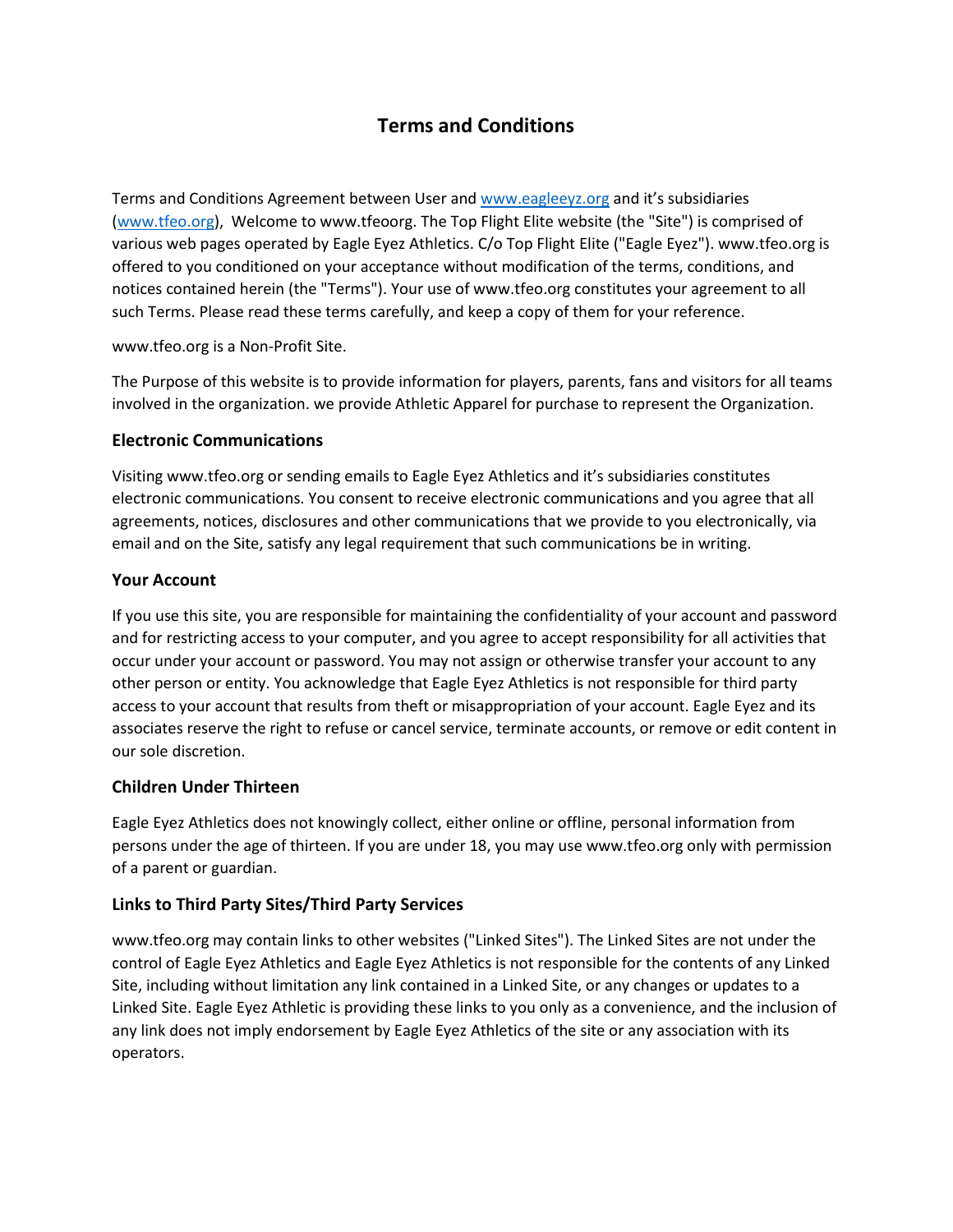Certain services made available via www.tfeo.org are delivered by third party sites and organizations. By using any product, service or functionality originating from the www.tfeo.org domain, you hereby acknowledge and consent that Eagle Eyez Athletics may share such information and data with any third party with whom Eagle Eyez Athletics has a contractual relationship to provide the requested product, service or functionality on behalf of www.tfeo.org users and customers.

# **No Unlawful or Prohibited Use/Intellectual Property**

You are granted a non-exclusive, non-transferable, revocable license to access and use www.tfeo.org strictly in accordance with these terms of use. As a condition of your use of the Site, you warrant to Eagle Eyez Athletics that you will not use the Site for any purpose that is unlawful or prohibited by these Terms. You may not use the Site in any manner which could damage, disable, overburden, or impair the Site or interfere with any other party's use and enjoyment of the Site. You may not obtain or attempt to obtain any materials or information through any means not intentionally made available or provided for through the Site.

All content included as part of the Service, such as text, graphics, logos, images, as well as the compilation thereof, and any software used on the Site, is the property of Eagle Eyez Athletics or its suppliers and protected by copyright and other laws that protect intellectual property and proprietary rights. You agree to observe and abide by all copyright and other proprietary notices, legends or other restrictions contained in any such content and will not make any changes thereto.

You will not modify, publish, transmit, reverse engineer, participate in the transfer or sale, create derivative works, or in any way exploit any of the content, in whole or in part, found on the Site. Eagle Eyez Athletics content is not for resale. Your use of the Site does not entitle you to make any unauthorized use of any protected content, and in particular you will not delete or alter any proprietary rights or attribution notices in any content. You will use protected content solely for your personal use, and will make no other use of the content without the express written permission of Eagle Eyez Athletics and the copyright owner. You agree that you do not acquire any ownership rights in any protected content. We do not grant you any licenses, express or implied, to the intellectual property of Eagle Eyez Athletics or our licensors except as expressly authorized by these Terms.

### **International Users**

The Service is controlled, operated and administered by Eagle Eyez Athletics from our offices within the USA. If you access the Service from a location outside the USA, you are responsible for compliance with all local laws. You agree that you will not use the Eagle Eyez Athletics Content accessed through www.tfeo.org in any country or in any manner prohibited by any applicable laws, restrictions or regulations.

# **Indemnification**

You agree to indemnify, defend and hold harmless Eagle Eyez Athletics, its officers, directors, employees, agents and third parties, for any losses, costs, liabilities and expenses (including reasonable attorney's fees) relating to or arising out of your use of or inability to use the Site or services, any user postings made by you, your violation of any terms of this Agreement or your violation of any rights of a third party, or your violation of any applicable laws, rules or regulations. Eagle Eyez Athletics reserves the right, at its own cost, to assume the exclusive defense and control of any matter otherwise subject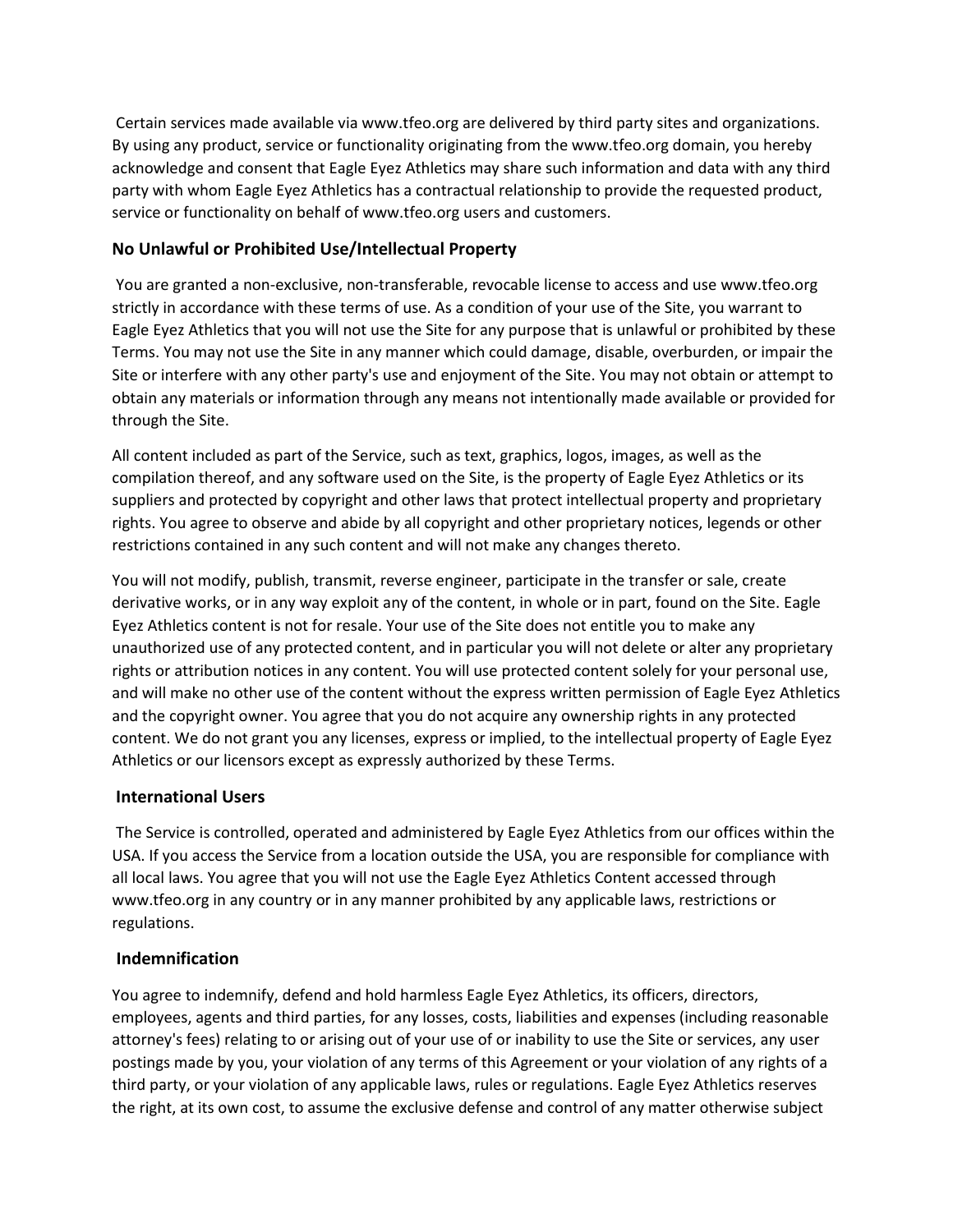to indemnification by you, in which event you will fully cooperate with Eagle Eyez Athletics in asserting any available defenses.

### **Arbitration**

In the event the parties are not able to resolve any dispute between them arising out of or concerning these Terms and Conditions, or any provisions hereof, whether in contract, tort, or otherwise at law or in equity for damages or any other relief, then such dispute shall be resolved only by final and binding arbitration pursuant to the Federal Arbitration Act, conducted by a single neutral arbitrator and administered by the American Arbitration Association, or a similar arbitration service selected by the parties, in a location mutually agreed upon by the parties. The arbitrator's award shall be final, and judgment may be entered upon it in any court having jurisdiction. In the event that any legal or equitable action, proceeding or arbitration arises out of or concerns these Terms and Conditions, the prevailing party shall be entitled to recover its costs and reasonable attorney's fees. The parties agree to arbitrate all disputes and claims in regards to these Terms and Conditions or any disputes arising as a result of these Terms and Conditions, whether directly or indirectly, including Tort claims that are a result of these Terms and Conditions. The parties agree that the Federal Arbitration Act governs the interpretation and enforcement of this provision. The entire dispute, including the scope and enforceability of this arbitration provision shall be determined by the Arbitrator. This arbitration provision shall survive the termination of these Terms and Conditions.

# **Class Action Waiver**

Any arbitration under these Terms and Conditions will take place on an individual basis; class arbitrations and class/representative/collective actions are not permitted. THE PARTIES AGREE THAT A PARTY MAY BRING CLAIMS AGAINST THE OTHER ONLY IN EACH'S INDIVIDUAL CAPACITY, AND NOT AS A PLAINTIFF OR CLASS MEMBER IN ANY PUTATIVE CLASS, COLLECTIVE AND/ OR REPRESENTATIVE PROCEEDING, SUCH AS IN THE FORM OF A PRIVATE ATTORNEY GENERAL ACTION AGAINST THE OTHER. Further, unless both you and Eagle Eyez Athletics agree otherwise, the arbitrator may not consolidate more than one person's claims, and may not otherwise preside over any form of a representative or class proceeding.

### **Liability Disclaimer**

THE INFORMATION, SOFTWARE, PRODUCTS, AND SERVICES INCLUDED IN OR AVAILABLE THROUGH THE SITE MAY INCLUDE INACCURACIES OR TYPOGRAPHICAL ERRORS. CHANGES ARE PERIODICALLY ADDED TO THE INFORMATION HEREIN. EAGLE EYEZ ATHLETICS C/O TOP FLIGHT ELITE AND/OR ITS SUPPLIERS MAY MAKE IMPROVEMENTS AND/OR CHANGES IN THE SITE AT ANY TIME.

EAGLE EYEZ ATHLETICS. C/O TOP FLIGHT ELITE AND/OR ITS SUPPLIERS MAKE NO REPRESENTATIONS ABOUT THE SUITABILITY, RELIABILITY, AVAILABILITY, TIMELINESS, AND ACCURACY OF THE INFORMATION, SOFTWARE, PRODUCTS, SERVICES AND RELATED GRAPHICS CONTAINED ON THE SITE FOR ANY PURPOSE. TO THE MAXIMUM EXTENT PERMITTED BY APPLICABLE LAW, ALL SUCH INFORMATION, SOFTWARE, PRODUCTS, SERVICES AND RELATED GRAPHICS ARE PROVIDED "AS IS" WITHOUT WARRANTY OR CONDITION OF ANY KIND. EAGLE EYEZ ATHLETICS C/O TOP FLIGHT ELITE AND/OR ITS SUPPLIERS HEREBY DISCLAIM ALL WARRANTIES AND CONDITIONS WITH REGARD TO THIS INFORMATION, SOFTWARE, PRODUCTS, SERVICES AND RELATED GRAPHICS, INCLUDING ALL IMPLIED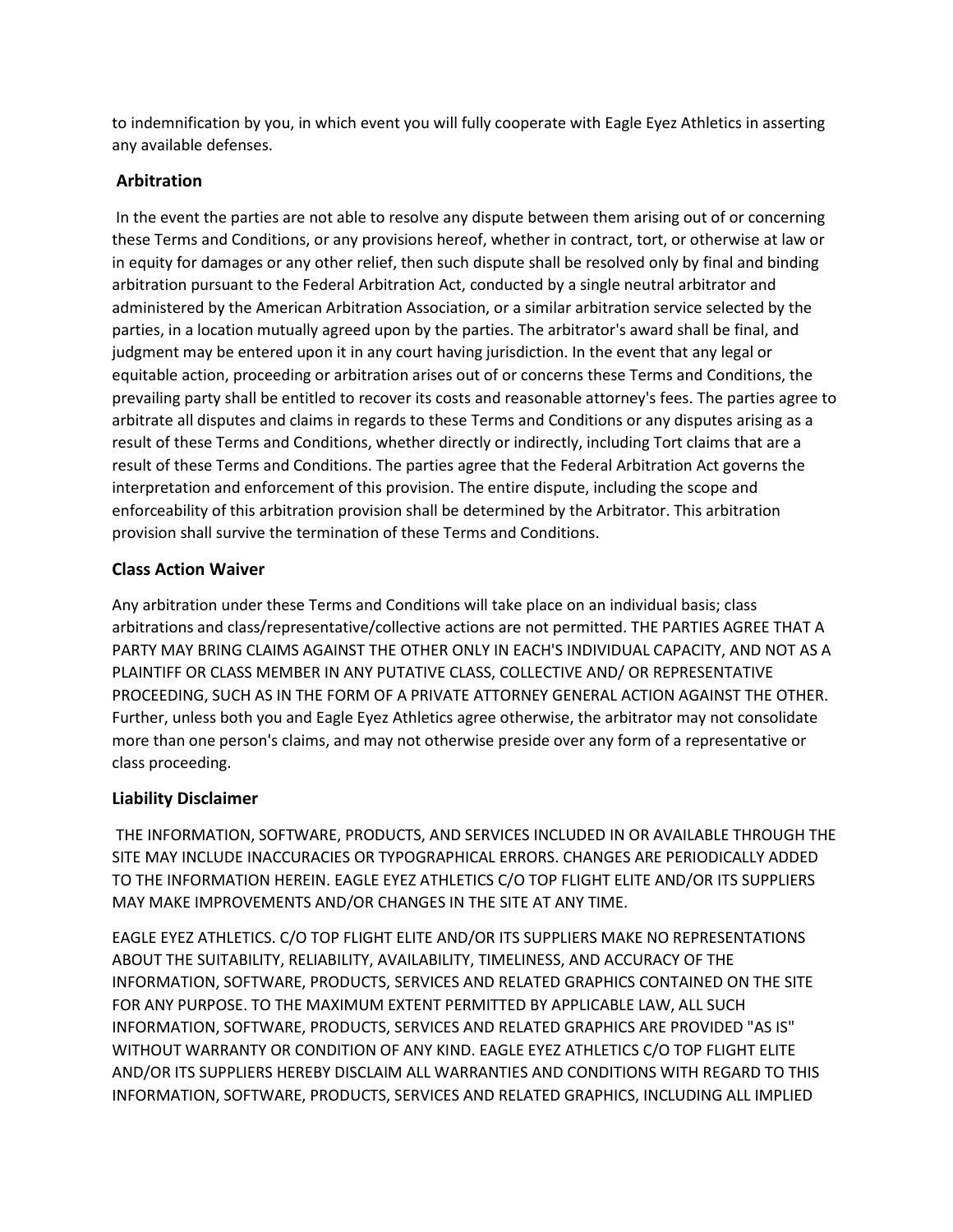WARRANTIES OR CONDITIONS OF MERCHANTABILITY, FITNESS FOR A PARTICULAR PURPOSE, TITLE AND NONINFRINGEMENT.

TO THE MAXIMUM EXTENT PERMITTED BY APPLICABLE LAW, IN NO EVENT SHALL EAGLE EYEZ ATHLETICS C/O TOP FLIGHT ELITE AND/OR ITS SUPPLIERS BE LIABLE FOR ANY DIRECT, INDIRECT, PUNITIVE, INCIDENTAL, SPECIAL, CONSEQUENTIAL DAMAGES OR ANY DAMAGES WHATSOEVER INCLUDING, WITHOUT LIMITATION, DAMAGES FOR LOSS OF USE, DATA OR PROFITS, ARISING OUT OF OR IN ANY WAY CONNECTED WITH THE USE OR PERFORMANCE OF THE SITE, WITH THE DELAY OR INABILITY TO USE THE SITE OR RELATED SERVICES, THE PROVISION OF OR FAILURE TO PROVIDE SERVICES, OR FOR ANY INFORMATION, SOFTWARE, PRODUCTS, SERVICES AND RELATED GRAPHICS OBTAINED THROUGH THE SITE, OR OTHERWISE ARISING OUT OF THE USE OF THE SITE, WHETHER BASED ON CONTRACT, TORT, NEGLIGENCE, STRICT LIABILITY OR OTHERWISE, EVEN IF EAGLE EYEZ ATHLETICS. C/O TOP FLIGHT ELITE OR ANY OF ITS SUPPLIERS HAS BEEN ADVISED OF THE POSSIBILITY OF DAMAGES. BECAUSE SOME STATES/JURISDICTIONS DO NOT ALLOW THE EXCLUSION OR LIMITATION OF LIABILITY FOR CONSEQUENTIAL OR INCIDENTAL DAMAGES, THE ABOVE LIMITATION MAY NOT APPLY TO YOU. IF YOU ARE DISSATISFIED WITH ANY PORTION OF THE SITE, OR WITH ANY OF THESE TERMS OF USE, YOUR SOLE AND EXCLUSIVE REMEDY IS TO DISCONTINUE USING THE SITE.

# **Termination/Access Restriction**

Eagle Eyez Athletics reserves the right, in its sole discretion, to terminate your access to the Site and the related services or any portion thereof at any time, without notice. To the maximum extent permitted by law, this agreement is governed by the laws of the State of North Carolina and you hereby consent to the exclusive jurisdiction and venue of courts in North Carolina in all disputes arising out of or relating to the use of the Site. Use of the Site is unauthorized in any jurisdiction that does not give effect to all provisions of these Terms, including, without limitation, this section.

You agree that no joint venture, partnership, employment, or agency relationship exists between you and Eagle Eyez Athletics as a result of this agreement or use of the Site. Eagle Eyez Athletics performance of this agreement is subject to existing laws and legal process, and nothing contained in this agreement is in derogation of Eagle Eyez Athletics right to comply with governmental, court and law enforcement requests or requirements relating to your use of the Site or information provided to or gathered Eagle Eyez Athletics with respect to such use. If any part of this agreement is determined to be invalid or unenforceable pursuant to applicable law including, but not limited to, the warranty disclaimers and liability limitations set forth above, then the invalid or unenforceable provision will be deemed superseded by a valid, enforceable provision that most closely matches the intent of the original provision and the remainder of the agreement shall continue in effect.

Unless otherwise specified herein, this agreement constitutes the entire agreement between the user and Eagle Eyez with respect to the Site and it supersedes all prior or contemporaneous communications and proposals, whether electronic, oral or written, between the user and Eagle Eyez Athletics with respect to the Site. A printed version of this agreement and of any notice given in electronic form shall be admissible in judicial or administrative proceedings based upon or relating to this agreement to the same extent and subject to the same conditions as other business documents and records originally generated and maintained in printed form. It is the express wish to the parties that this agreement and all related documents be written in English.